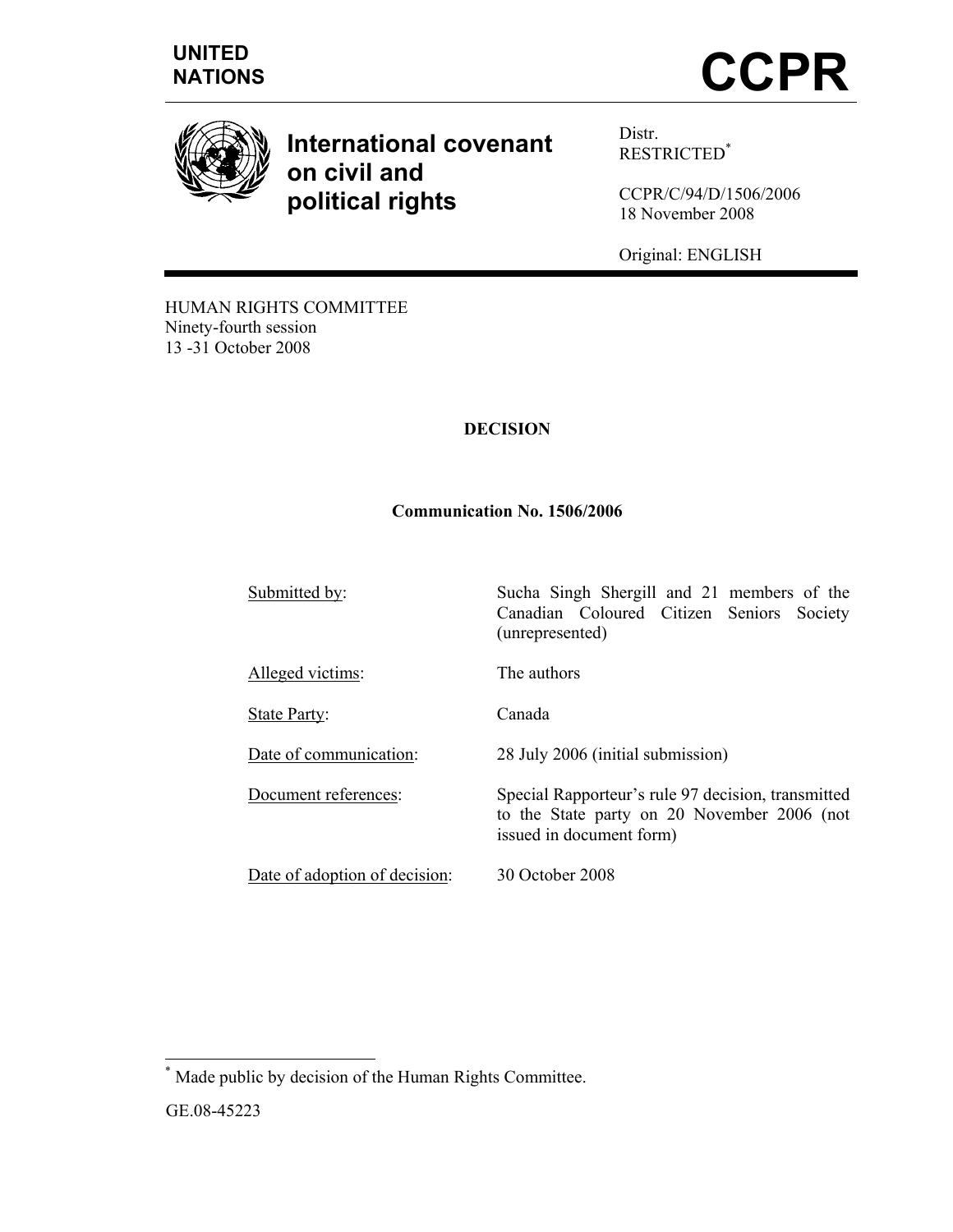*Subject matter*: Alleged discrimination in the granting of Old Age Benefits for Canadian citizens based on their colour and origin

*Procedural issues*: Exhaustion of domestic remedies - abuse of the right to submission– insufficient substantiation for purpose of admissibility

*Substantive issues*: Discrimination on the basis of colour and national origin

 *Articles of the Optional Protocol*: 2; 3; and 5, paragraph 2(b)

 *Articles of the Covenant*: 2 and 26

[ANNEX]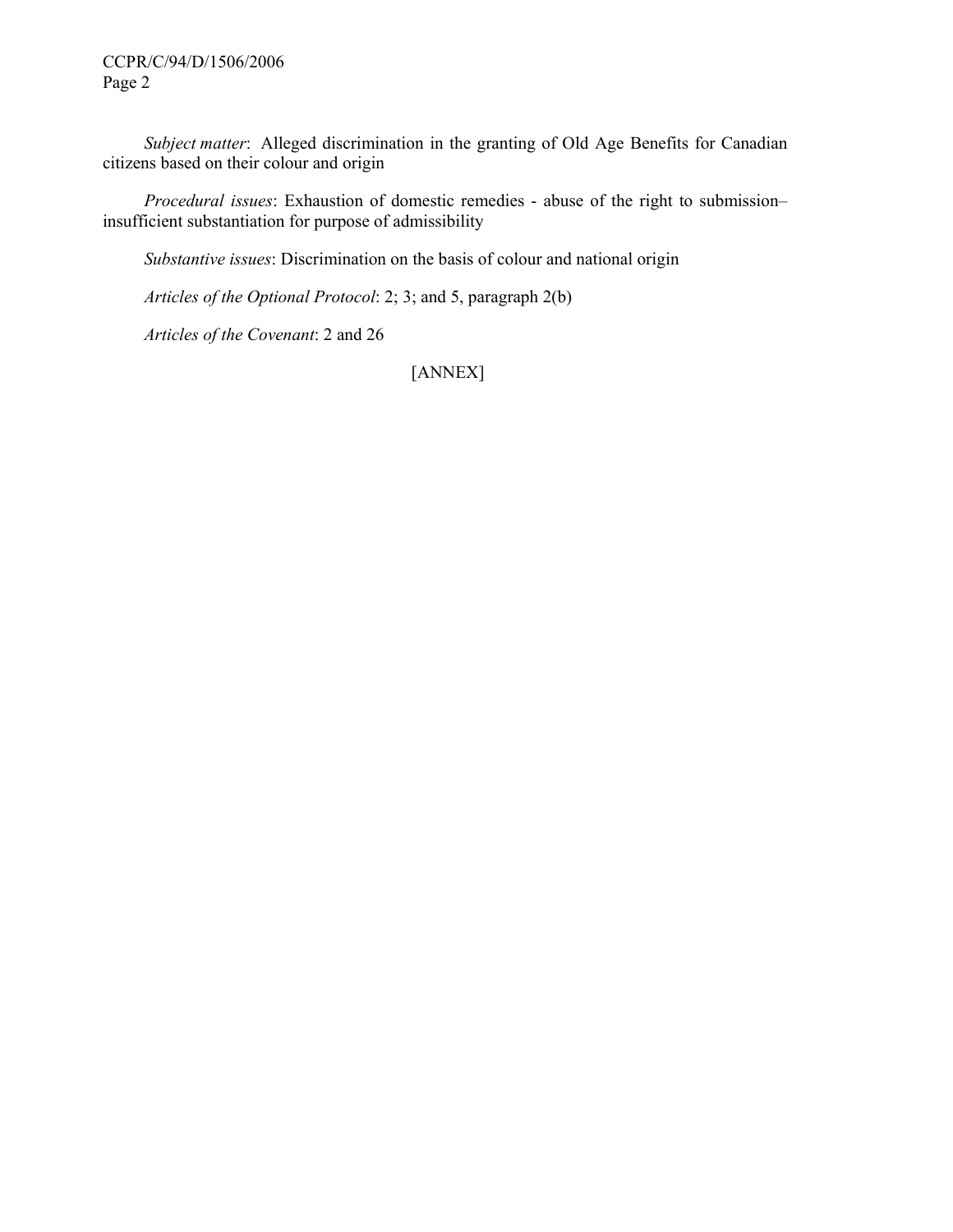### **ANNEX**

# DECISION OF THE HUMAN RIGHTS COMMITTEE UNDER THE OPTIONAL PROTOCOL TO THE INTERNATIONAL COVENANT ON CIVIL AND POLITICAL RIGHTS

Ninety-fourth session

#### concerning

#### **Communication No. 1506/2006\***

| Submitted by:          | Sucha Singh Shergill and 21 members of the<br>Canadian Coloured Citizen Seniors Society<br>(unrepresented) |
|------------------------|------------------------------------------------------------------------------------------------------------|
| Alleged victim:        | The authors                                                                                                |
| <b>State Party:</b>    | Canada                                                                                                     |
| Date of communication: | 28 July 2006 (initial submission)                                                                          |

 The Human Rights Committee, established under article 28 of the International Covenant on Civil and Political Rights,

Meeting on 30 October 2008,

Adopts the following:

 $\overline{a}$ 

## **DECISION ON ADMISSIBILITY**

1.1 The authors of the communication, initially dated 28 July 2006, are Sucha Singh Shergill and 21 members of the Canadian Coloured Citizen Seniors Society. They claim to be victims of violations by Canada of article 2 and article 26 of the Covenant. They are not represented.

1.2 On 27 April 2007, the Human Rights Committee, through its Special Rapporteur on New Communications, decided to examine the question of admissibility of the communication separately from the merits.

<sup>\*</sup> The following members of the Committee participated in the examination of the present communication: Mr. Abdelfattah Amor, Mr. Prafullachandra Natwarlal Bhagwati, Ms. Christine Chanet, Mr. Maurice Glèlè Ahanhanzo, Mr. Yuji Iwasawa, Mr. Edwin Johnson, Ms. Helen Keller, Mr. Ahmed Tawfik Khalil, Mr. Rajsoomer Lallah, Ms. Iulia Antoanella Motoc, Mr. Michael O'Flaherty, Ms. Elisabeth Palm, Mr. José Luis Pérez Sanchez-Cerro, Mr. Rafael Rivas Posada, Sir Nigel Rodley, Mr. Ivan Shearer and Ms. Ruth Wedgwood.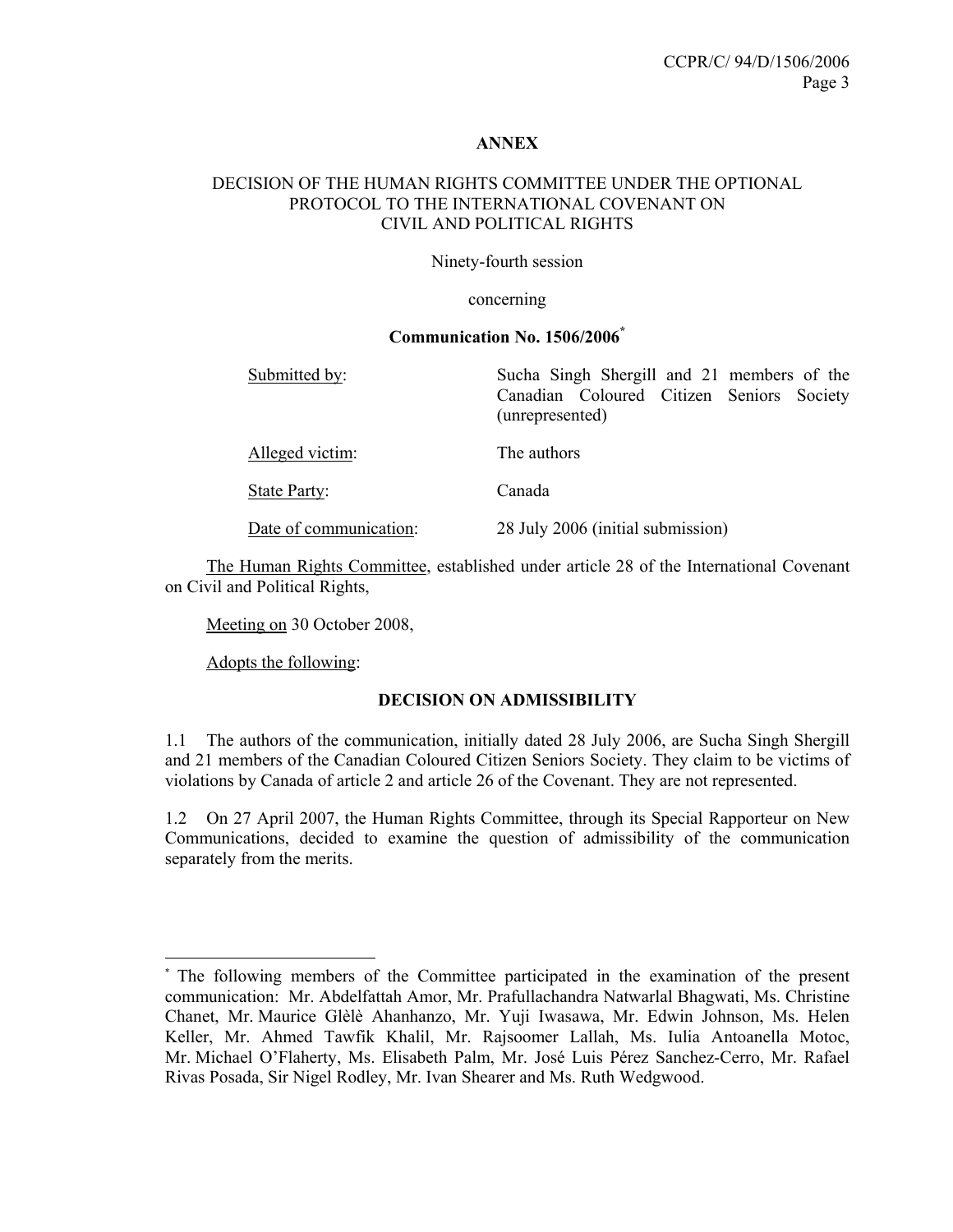# **Factual background**

2.1 The principal author of the communication is Sucha Singh Shergill, born on 2 February 1929 in India. He moved to Canada on 26 March 1996 when he was 67 years old and as an immigrant sponsored by his daughter, who agreed to provide for his essential needs for a period of ten years under the immigration regulations then in force. He became a Canadian citizen on 17 November 2000.

2.2 The principal author applied for his Old Age Security (OAS) pension successively in 1998, 2001 and 2006. His first two applications were denied by the Minister of Human Resources Development (Minister) because he had not resided in Canada for the minimum required period of at least 10 years. He started to receive an OAS pension in April 2006, having resided in Canada for 10 years.

2.4 Regarding exhaustion of domestic remedies, the principal author first applied for an OAS pension on 13 March 1998; this was denied by the Minister of Human Resources Development (Minister). He did not appeal this decision. He again applied for an OAS pension on 11 September 2001. That application was also denied by the Minister for the same reason. The Minister's decision was confirmed on 13 December 2001 after a request for reconsideration. The principal author appealed the Minister's decision to the Review Tribunal. The Review Tribunal decision, dated 6 November 2002, dismissed his appeal because it considered that the same issue had already been decided in the *Pawar* class action of which the author was a member.

2.5 On 6 June 2002, the principal author filed a Statement of Claim against Her Majesty the Queen in Right of Canada, challenging the constitutionality of the residence requirement of the Old Age Security Act. By order of a Prothonotary of the Federal Court, dated 7 November 2002, the Statement of Claim was struck out and the matter dismissed. The Prothonotary dismissed the claim after finding that the principle of estoppel applied to the issues raised and that "there is not a scintilla of a cause of action or an issue which can be litigated by way of an amendment to the present Statement of Claim". He further stated that indeed the action was "an attempt to relitigate an issue in which the Plaintiff was directly involved and in which the Plaintiff received a final determination, on exactly the same issue, and therefore is clearly an abuse of process." The author appealed to the Federal Court – Trial Division, which also dismissed his appeal on 19 December 2002. The Federal Court noted that the *Pawar* decision had finally and conclusively disposed of the matter, and that the principal author was a member of the class who had given the plaintiff in *Pawar* his express written consent to act on his behalf. The principal author further appealed to the Federal Court of Appeal relying on a recent decision of the Supreme Court of Canada in the case of *Lavoie v. Canada*, where the Supreme Court had held that the Canadian citizenship requirement for Civil Service employment was discriminatory and contrary to section 15 of the *Canadian Charter of Rights and Freedoms*. The Federal Court of Appeal rejected his appeal on 4 December 2003. A panel of three judges of the Supreme Court of Canada refused leave to appeal against the decision of the Federal Court on 13 May 2004.

2.6 The other 21 authors are members of the Canadian Coloured Citizen Seniors Society, who were also born in India, immigrated to Canada and who were granted Canadian citizenship. No information is provided with regard to the exhaustion of domestic remedies in the case of these authors.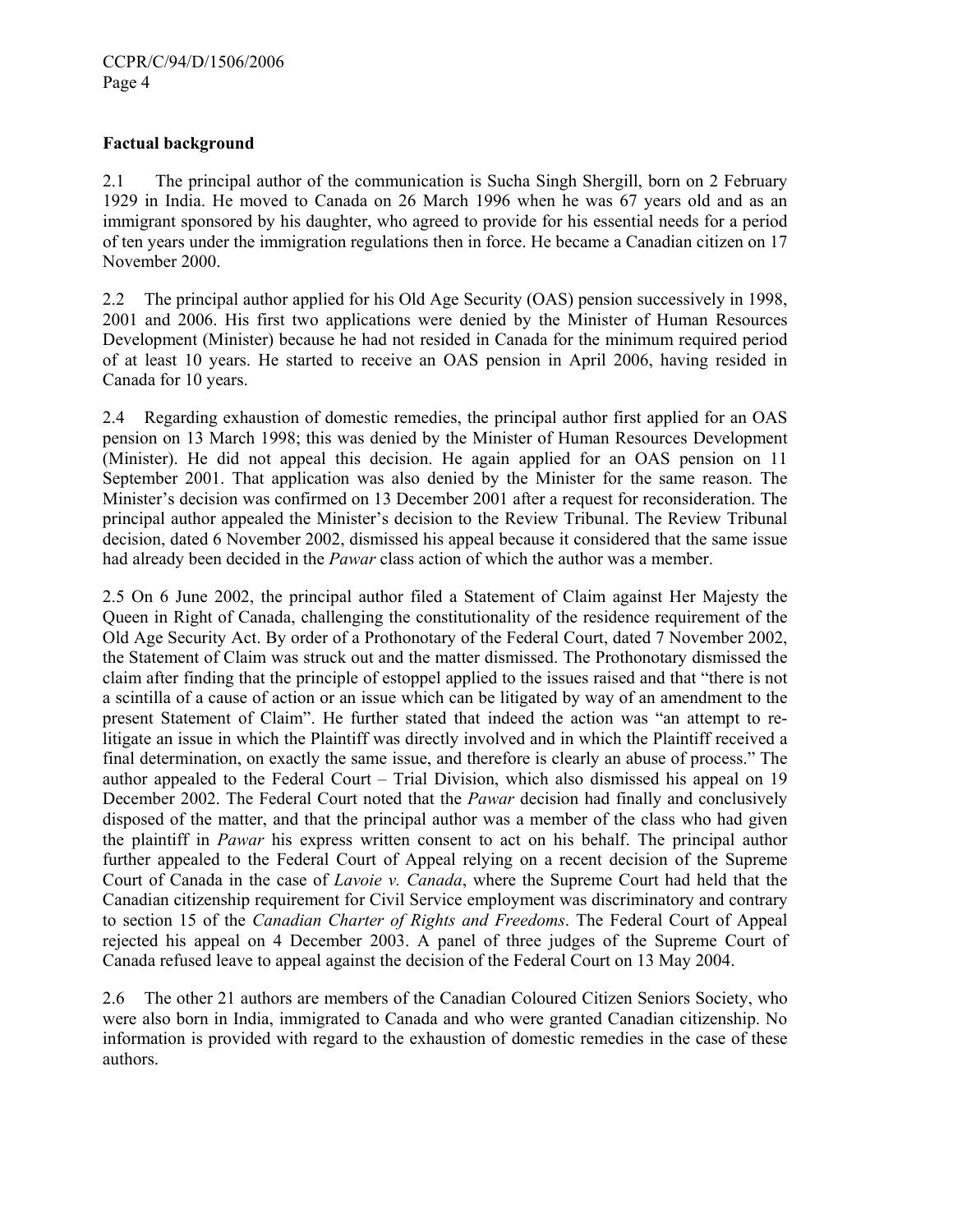# **The complaint**

3.1 The authorsallege that the State party has violated their rights under articles 2 and 26 of the Covenant insofar as they did not qualify for an Old Age Security (OAS) pension prior to April 2006. They claim they were discriminated against on the grounds of their skin color and their South Asian origin, and state that they should have been entitled to old age benefits on the same basis as any other Canadian citizens from the date they were granted Canadian citizenship.

3.2 The authors allege that the 10 year residency requirement imposed by section 3 of the OAS Act constitutes direct discrimination, because it denies benefits to some senior Canadian residents. They also allege indirect discrimination because such a residency requirement, although it seems to have a neutral face as being applicable to all, in fact prejudices senior Canadian residents born abroad and leaves unaffected senior Canadian residents born in Canada. They note that such a residency requirement is not applied to foreign nationals originating from the "State party's selected countries", i.e. countries with which Canada has a reciprocal benefits agreement and allege therefore that international social security agreements introduce direct discrimination between senior permanent residents born abroad in countries with and without reciprocal agreements with Canada.

3.3 They also claim that the 10 year residency requirement imposed as a condition of eligibility for OAS Act benefits constitutes a violation of the equality rights embodied in section 15 of the Canadian Charter of Rights and Freedoms which reads as follows: "Every individual is equal before and under the law and has the right to the equal protection and equal benefit of the law without discrimination based on race, national or ethnic origin, colour, religion, sex, age or mental and physical disability"

## **State party's submissions on admissibility**

4.1 By submission dated 2 April 2007, the State party provides its submission on the admissibility of the communication. As to the 21 authors, it contends that it is not in a position, based on the information provided in the communication, to determine whether the 21 other complainants' claims are similar to the ones emanating from the principal author. It argues that without legible full legal names, dates of birth and Social Insurance Numbers, it cannot confirm that they are indeed in a similar position to the author insofar as they 1) have applied for OAS pensions, 2) were at least 65 years of age at the time they made their applications. In addition, it is not clear if they have been denied OAS pensions because they have not resided in Canada for at least 10 years, or had not worked or resided in a country with which Canada has a reciprocal agreement. The State party requests that, should the Committee find this communication admissible, those 21 individuals should submit further and full particulars and evidence demonstrating that they are in a similar position to the principal authors that the State party may respond appropriately on the admissibility and merits of their allegations.

4.2 As to the principal author, the State party challenged the admissibility of the communication, arguing that the various aspects of the communication are inadmissible for several reasons, including abuse of the right of submission on account of delay and insufficient substantiation.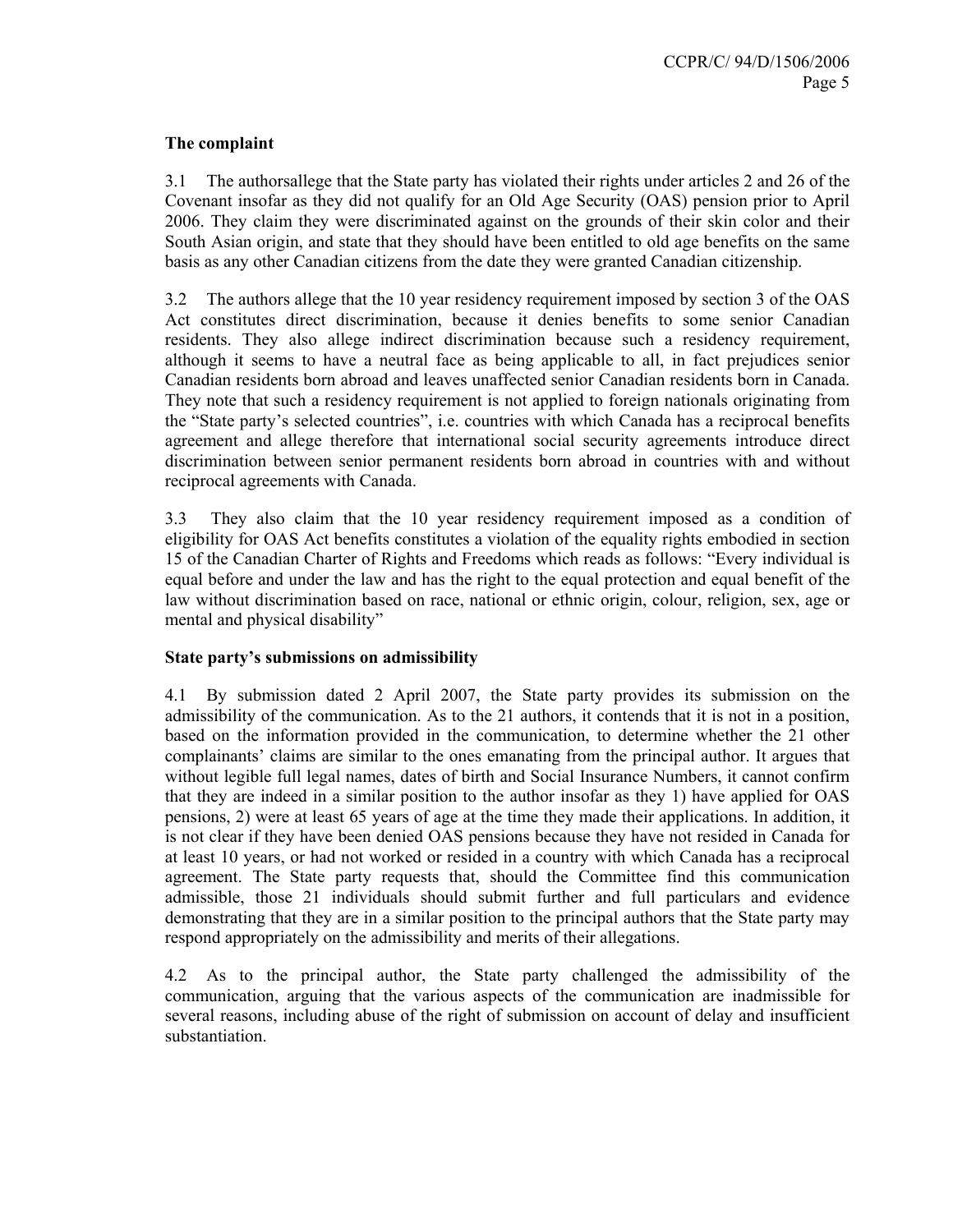4.3 With regard to the facts, the State party explains that the Canada's Old Age Security (OAS) pension system provides income support to elderly persons who meet its legislative eligibility requirements. The OAS pension is a non-contributory benefit meant to give a measure of partial income security for senior Canadians, in recognition of their contribution to and participation in Canadian society. The core eligibility requirements for the OAS pension include the following: 1) making an application for the OAS pension, 2) having attained 65 years of age, and 3) satisfying the applicable residence requirement immediately prior to the approval of the OAS pension application. The current residence requirements require an applicant a) to have resided in Canada, after reaching age 18, for an aggregate period of 40 years to receive a full pension or b) to have resided in Canada for a minimum of 10 years to receive a partial pension, and c) having a legal resident status or Canadian citizenship on the day preceding the day on which the application is approved. The State party considers it reasonable to expect that persons live in Canada for a minimum period of time before being granted the right to a lifelong public benefit.

4.4 When an OAS pension applicant is a person who has emigrated from a country with which Canada has a reciprocal international social security agreement, that applicant's periods of residence and/or contributions in the other country can be added to his or her periods of residence in Canada in order to meet the minimum 10 year residence requirements for a partial OAS pension. The State party further explains that Canada has signed reciprocal international social security agreement with fifty countries and provides a detailed list of the objectives pursued by Canada when entering into these agreements. The State party summarizes the objectives it pursues in entering into these agreement as follows : 1) to reduce or eliminate restrictions, based on citizenship, which may prevent Canadians from receiving benefits under the social security laws of the other country, 2) to reduce or eliminate restrictions on the payment of pensions abroad, 3) to make it easier to become eligible for benefits by adding together periods of social security coverage under the programs of two or more countries, and 4) to permit continuity of social security coverage when a person works temporarily in another country and to prevent situations when a person would have to contribute to both countries' social security program for the same work. The State party notes that, in addition to the OAS pension the principal author has been receiving since April 2006, he also receives a non-taxable Guaranteed Income Supplement (GIS). GIS is payable to low-income pensioners whose incomes is below a certain threshold and which, in the author's case, brings his total OAS benefits to an amount equal to the OAS pension payable to a pensioner who is receiving his or her full OAS pension after 40 years of residence as of age 18.

4.5 The State party argues that the communication is an abuse of the right of submission pursuant to article 3 of the Optional Protocol. It notes that although no specific time-limit exists for the submission of a communication, the Committee has held that the late submission of a complaint can amount to such abuse in the absence of any justification and refers to the decision in *Gobin v. Mauritius*, where an unexplained delay of five years was considered an abuse of the right of submission. In the present case, the State party argues that the author has offered no explanation or justification for the delay in submission between the Supreme Court of Canada's decision dismissing the author's request for leave to appeal in May 2004 and the filing of his complaint before the Committee in July 2006. The State party further argues that in light of the numerous judicial challenges brought by the author, first through a class action introduced in 1996 and then by the author's own litigation started in 2002, the delay in submitting the complaint to the Committee should be considered excessive.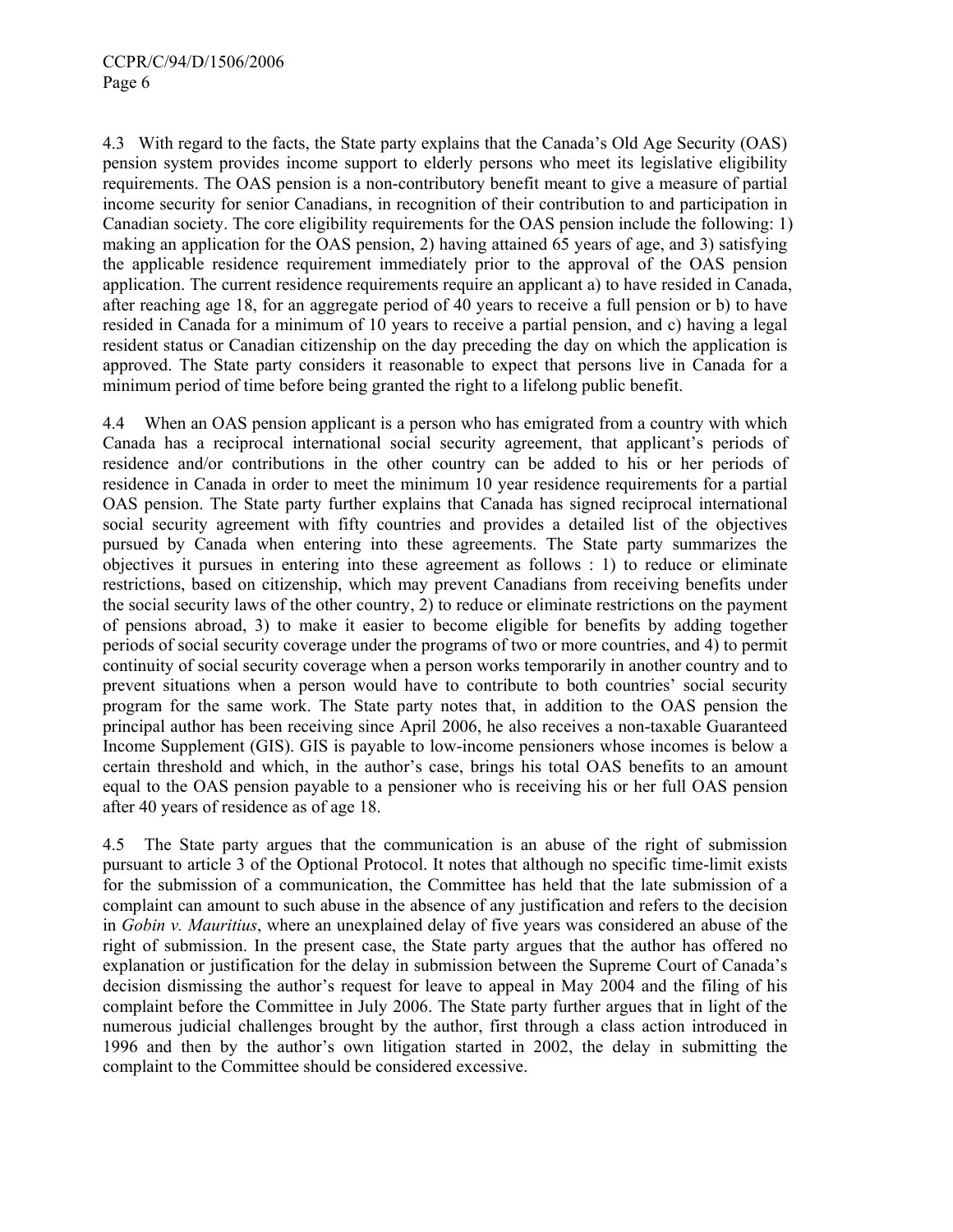4.6 The State party further submits that the author has not substantiated his allegation of a violation of article 26, for purpose of admissibility. It also submits that the State party's jurisprudence defining and interpreting equality rights under the Canadian Charter of Rights and Freedoms closely resembles the equality protection in article 26 of the Covenant. It further argues that the author has received judicial consideration that respects rules of natural justice, the Canadian Constitution and the Covenant<sup>1</sup>, as clearly evidenced by various judicial levels in Canada which consistently rejected his claims, presented either as a class action or by the author himself. The State party notes that in total, the author's claims have been rejected seven times by Canadian judicial instances.

4.7 The State party also submits that the residence requirement of the OAS Act and being from a country with which Canada has a reciprocal social security agreement are both neutral requirements that are not related to citizenship, color or national origin, and therefore do not discriminate in purpose or in effect. Length of residency is not a prohibited ground of discrimination and does not come within the meaning of "other status" within the scope of article 26 of the Covenant. The State party adds that being an immigrant from a country with which Canada does not have a reciprocal international social security agreement does not fall within the meaning of "other status" within the scope of article  $26<sup>2</sup>$ .

4.8 In the alternative, should the Committee consider that the length of residency, or being a immigrant from a country with which Canada does not have a reciprocal international social security agreement falls within the scope of the notion of "other status", the State party submits that the differential treatment clearly does not amount to discrimination within the meaning of article 26. It refers to a Committee decision which found that differential treatment is permitted only if the grounds therefore are reasonable and objective<sup>3</sup> and that not all differentiated treatment constitutes discrimination if it is based on objective and reasonable criteria and the purpose sought is legitimate under the Covenant<sup>4</sup>. The State party submits that the differential treatment experienced by the author based on the fact that he did not emigrate from a country with which Canada has a reciprocal social security agreement is both objective and reasonable in light of the nature of those agreements and the State party's objective in entering into them. With regard to the residency requirement, the State party submits that it is reasonable to establish a residency requirement for the purposes of receiving an OAS pension. It refers to the Committee's decision in *Oulajin and Kaiss v. the Netherlands,* where the Committee found no violation in the allocation of child benefits and considered that "the scope of article 26 of the Covenant does not extend to differences resulting from the equal participation of common rules

 $\overline{a}$ 

<sup>&</sup>lt;sup>1</sup> See Communication No. 761/1997, *Singh v. Canada*, inadmissibility decision of 29 July 1997; Communication No. 886/1993*, Schedko v. Belarus*, inadmissibility decision of 3 April 2003; Communication No. 1097/2002, *Mercader et al. v. Spain*, inadmissibility decision of 21 July 2005; Communication No. 1138/2004, *Arenz et al. v. Germany*, inadmissibility decision of 24 March 2004.

<sup>2</sup> See Communication 988/2001, *Diaz v. Spain*, inadmissibility decision of 3 November 2004

<sup>&</sup>lt;sup>3</sup> See Communication No. 395/1990, *Sprenger v. The Netherlands*, Views adopted on 31 March 1992, paragraph 7.4

<sup>4</sup> See Communication 932/2000, *Gillot et al v. France*, Views adopted on 15 July 2002, paragraph 13.5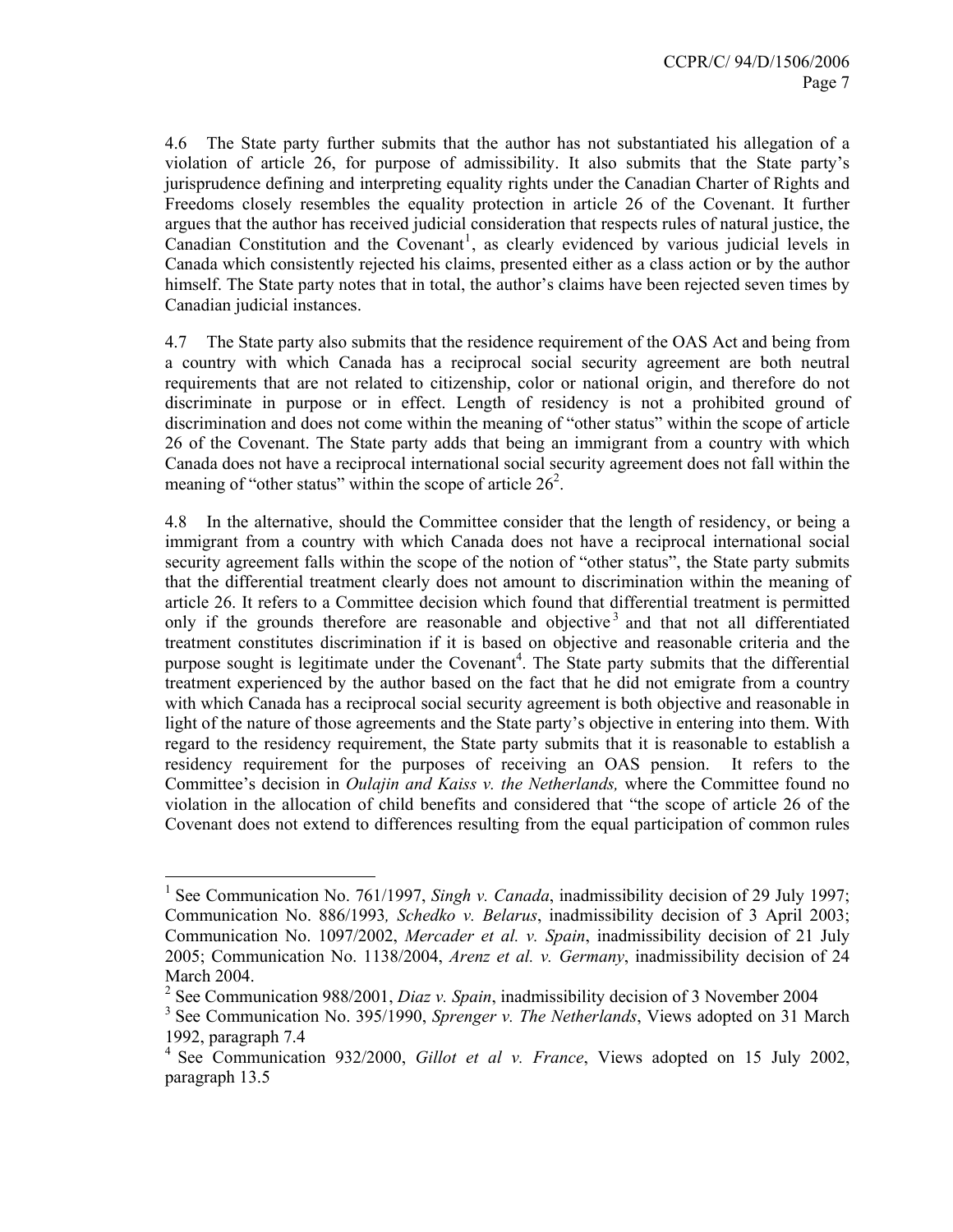-

in the allocation of benefits"<sup>5</sup>. Furthermore, the State party asserts that the length of the residency requirement is not arbitrary but consistent with the State party's role in balancing competing arrays of social and economic considerations. Lastly, the State party refers to the individual opinions in the case *Oulajin and Kaiss* in which it was stated that "with regard to the application of article 26 of the Covenant in the field of economic and social rights, it is evident that social security legislation, which is intended to achieve aims of social justice, necessarily must make distinctions. It is for the legislature of each country, which best knows the socioeconomic needs of the society concerned, to try to achieve social justice in the concrete context. Unless the distinctions made are manifestly discriminatory or arbitrary, it is not for the Committee to re-evaluate the complex socio-economic data and substitute its judgments for that of the legislature of States parties"<sup>5</sup>.

# **Authors' comments on the State party's submissions**

5.1 By letter of 12 June 2007, 25 August 2007, 21 November 2007, 8 January 2008, 8 February 2008, 7 March 2008, 10 March 2008 and 7 April 2008, the author challenges the State party's submissions.

5.2 With regard to the 21 other authors, the principal author argues that they all belong to the same category and that in order to prove that they all suffered from the same discrimination, the author gave his own story as an example. He further argues that providing full details for each complainant would have involved baseless extra labor and that the signatures of the 19 authors on behalf of whom he was submitting the complaint were annexed to the initial submission.

5.3 With regard to the State party's allegation of lack of substantiation, the principal author reiterates that the 10 year residency requirement in the OAS Act, in addition to the requirement of being a Canadian citizen, is discriminatory and that the international social security agreements create a situation of discrimination towards Canadian citizens who come from countries not covered by such agreements. He also reiterates that the Canadian OAS system makes discriminatory distinctions based on social origin and place of birth and does not take into account health conditions as a basis for granting social benefits.

5.4 The principal author challenges the State party's contention that the question at issue is identical to that already decided in the *Pawar* case. He claims that he had objected to belonging to *the Pawar* class action and that as a result, he was dismissed from the primary membership of this class action.

5.5 The principal author further challenges the State party's interpretation of the Federal Court of Appeal decision of 4 December 2003. He alleges that this decision held that the denial of OAS benefits to Canadian Citizen Seniors was illegal and unjustified. He reiterates previous assertions according to which the residency requirement, although its application appears neutral, prejudices senior Canadians residents born abroad and leaves unaffected senior Canadians residents born in Canada. He therefore argues that the ground of distinction – born abroad – is

<sup>&</sup>lt;sup>5</sup> See Communication 426/1990, *Oulajin and Kaiss v. the* Netherlands, Views adopted on 23 October 1992, at paragraph 7.5

<sup>&</sup>lt;sup>6</sup> See Communication 426/1990, *Oulajin and Kaiss v. the* Netherlands, Views adopted on 23 October 1992, Appendix.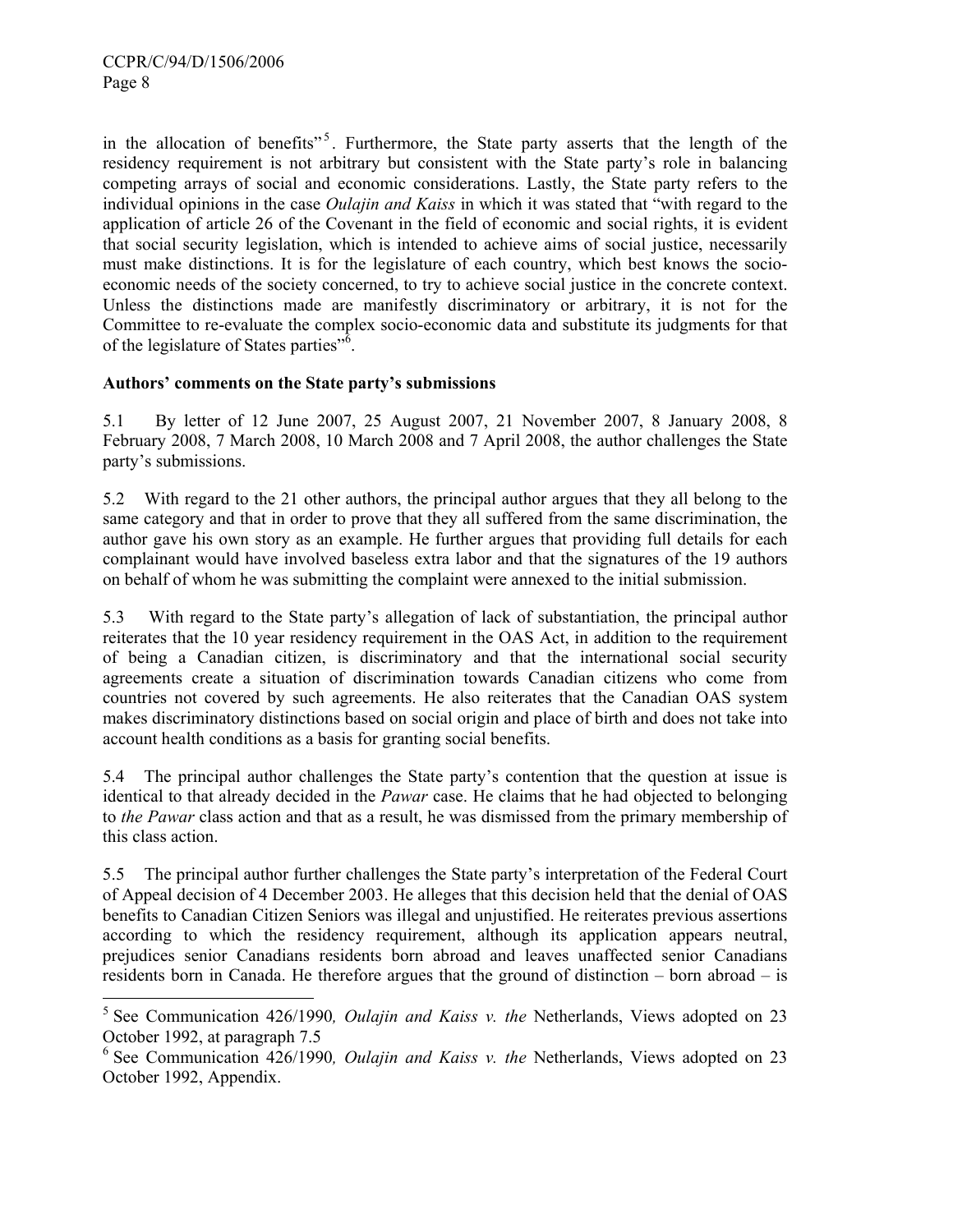not an enumerated ground in section 15 of the Canadian Charter of Rights and Freedomsand does not fall under the "other status" ground enumerated in article 26 of the Covenant. As to the reason given by the State party to legitimize international social security agreements, the author argues that the ground of distinction –acquisition of credits under plans that exist in the countries where they have resided before coming to Canada – is not an enumerated ground and does not fall under the notion of "other status" in article 26 of the Covenant.

5.6 With regard to the State party's comment that the principal author's claim has been rejected by seven different instances, the principal author submits that there had been "frauds in connivance of the judiciary" and that he had submitted several affidavits dated 30 June 2004, 8 February 2005 and 15 December 2005 for "fraud, corruption, racism, partiality, inefficiency, incapability, fraudulent intentions, playing with the court records and lacking the knowledge of the justice system". He further alleges that both the Spouse Allowance Act and the Disability Act are discriminatory because they both require different residency requirements for citizens and non citizens.

## **Supplementary submissions of the State party**

6.1 On 28 May 2008, the State party responded to the author's comments. It notes the serial nature of the author's submissions, with numerous repetitive and often unclear assertions and at times blatantly false claims and accusations. It further notes that the author demonstrated similar vexatious tendencies in his many instances of domestic litigation.

6.2 The State party submits that the author's various baseless allegations of judicial fraud and corruption and any additional allegations relating to his daughter's sponsorship undertaking and his ineligibility for a disability pension or the spousal allowance should be considered inadmissible by the Committee as the author has not exhausted domestic remedies in their regard, and, in any case, has failed to substantiate sufficiently such claims.

6.3 The State party reiterates that the author's claim is inadmissible, particularly because it is insufficiently substantiated. To the extent that the author has clarified his submissions to claim discrimination against Canadian citizens or a positive obligation on the State party to provide preferential Old Age Security pension treatment for Canadian citizens, the State party submits that these are primarily based on nonsensical interpretations of domestic law and jurisprudence that cannot substantiate any violation of the Covenant and, in any case, are mere variations on the original claim that are insufficiently substantiated for the same reasons.

## **Issues and Proceedings before the Committee**

## **Consideration of admissibility**

7.1 Before considering any claims contained in a communication, the Human Rights Committee must, in accordance with article 93 of its rules of procedure, decide whether or not it is admissible under the Optional Protocol to the Covenant.

7.2 The Committee first notes, as required by article 5, paragraph 2 (a), of the Optional Protocol, that the same matter is not being examined under any other international procedure of investigation or settlement.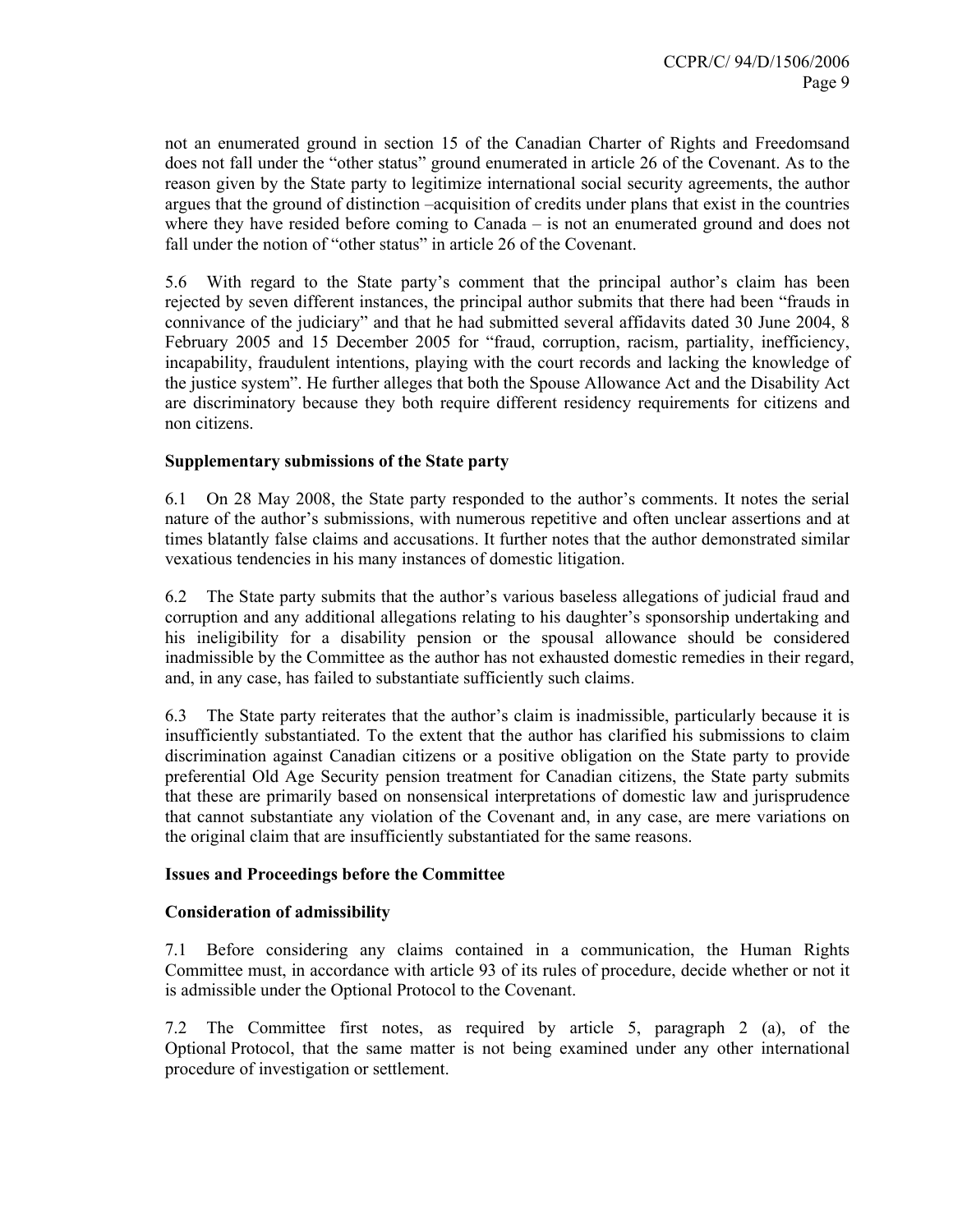7.3 The Committee notes that, apart from the principal author, the 21 other authorsfailed to provide any information about exhaustion of domestic remedies. It recalls that, pursuant to article 5, paragraph 1, of the Optional Protocol, it shall consider communications received "in light of all written information made available to it by the individual and the State Party concerned". It also recalls Rule 90 (1) (f) of its Rules of Procedure according to which applicants must sufficiently demonstrate in their communication that they have exhausted all domestic remedies. The Committee finds that it is not in a position to ascertain whether these 21 authors have exhausted all available domestic remedies and declares the communication inadmissible to the extent that it relates to them.

7.4 The Committee notes also the State party's argument that the communication should be considered inadmissible as constituting an abuse of the right to submit communications under article 3 of the Optional Protocol, in view of the delay in submitting the communication to the Committee. The State party recalls that the principal author waited for about 2 years and three months after the decision of the Canadian Supreme Court before submitting his complaint to the Committee. In the instant case, and having regard to the reasons given by the author, the Committee does not consider the delay to amount to an abuse of the right of submission.<sup>7</sup>

7.5 The Committee notes that the author does not provide any information in support of his claim of a violation of article 2. The Committee recalls that the provisions of article 2 of the Covenant, which lay down general obligations for State parties, cannot, in isolation, give rise to a claim in a communication under the Optional Protocol<sup>8</sup>. The Committee considers that the author's contentions in this regard are inadmissible under article 2 of the Optional Protocol.

7.6 With regard to the authors' claim that the fact that the State party applies a 10 year residency condition to become eligible for old age benefits to Canadian citizens originating from South Asia, whereas foreign nationals originating from countries with which Canada has a bilateral agreement are granted old age benefits from the day of the arrival constitutes a violation of article 26, the Committee notes that the author has not shown how this difference in treatment is based on the race, colour, sex, language, religion, political or other opinion, national or social origin, property, birth or other status of these category of persons. The Committee, therefore, concludes that the facts submitted by the author do not raise any issues under article 26 and thus declares it inadmissible under article 3 of the Optional Protocol.

8. The Human Rights Committee therefore decides:

 $\overline{a}$ 

a. that the communication is inadmissible under article 5, paragraph 2 (b), of the Optional Protocol with respect to the 21 other authors;

b. that the communication is inadmissible under article 2 and 3 of the Optional Protocol with regard to the principal author;

c. that this decision shall be communicated to the authors and the State party.

<sup>7</sup> See Communication No. 1445/2006, *Polacková and Polaced v. Czech Republic*, Views of 24 July 2007, para. 6.3, Communication No.1305/2004, *Victor Villamon Ventura v. Spain*, Views of 31 October 2006, para. 6.4.

 $8$  See, inter alia, C.E.A. v. Finland, Case No. 316/1988, decision of 10 July 1991, para. 6.2.